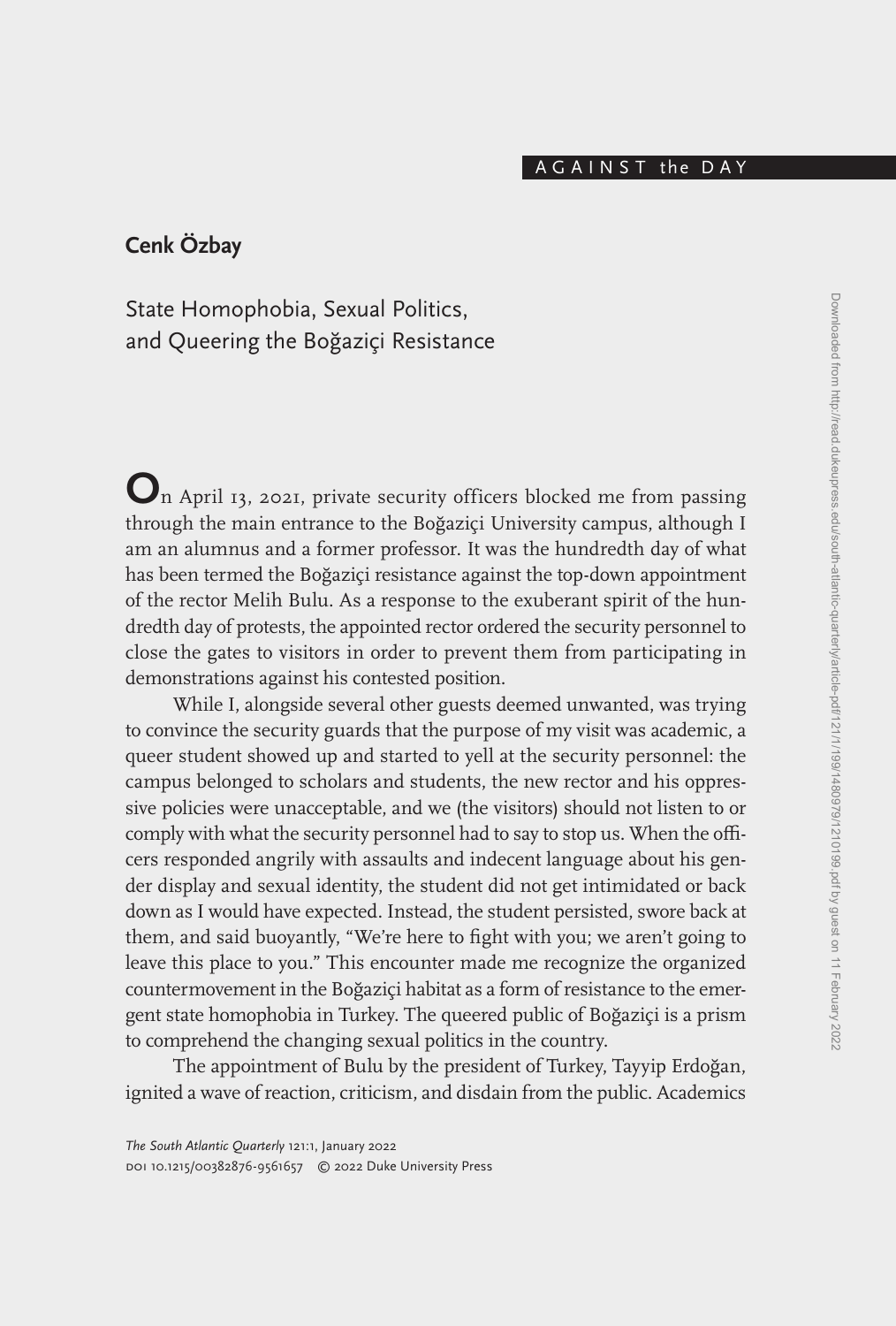and students at Boğaziçi started protests and called for elections straight away. The unprecedented strong retort to and vociferous rejection of his decision pushed Erdoğan to take the issue as a personal affront, and an affront to the nature of his sovereignty. He stated in a self-absorbed manner that he "had found Bulu as suitable, worthy of becoming the new Boğaziçi rector," and declared that the students who were protesting were "terrorists" (*Bianet* 2021a). The stigmatization of the students as terrorists materialized when police raided the on-campus office that was used jointly by the Women's Studies Club (BUKAK) and the LGBTI+ Studies Club (BULGBTI+). Police confiscated rainbow flags and a book that recounts the history of PKK (Kurdistan Workers' Party) as what they called evidence of an assumed connection to terrorist organizations and activities.<sup>1</sup>

The conundrum I will be addressing in this essay is the following: What made the queer students' actions and position within the university so central to this particular academic and governmental crisis? What were the conditions that made them so vulnerable and, from the point of view of the state, so illegitimate and threatening?

In this essay, I argue that the LGBTI+ and queer students at Boğaziçi showcase to a certain extent the recent queering of sexualities in Turkey (Özbay 2017) with their destabilizing and nonbinary gender/sexual identities, political struggles against heteronormativity and homonormativity, and recalcitrant demands for creating safe public spaces of performative, intimate, and challenging visibility. State homophobia emerges as a response to the students' demands and to the institutional culture that enables the making of a queer public through activism and resistance. Beyond aiming to strengthen the gap between straights and queers, state homophobia draws a distinction between acceptable and abject queers. However, as it unfolds in the case of the Boğaziçi resistance, heterosexuals are convinced that if the state is allowed to intrude into the LGBTI+ lives, theirs will be exposed to threats as well. In other words, straights are free only as much as queers are. Hence, the resistance against the appointed rector is queered as the university is queered through the resistance.

### **Queers on Campus**

The recent troubling confrontation between the LGBTI+ people at Boğaziçi and state homophobia is not the first incident of this kind at Boğaziçi. For instance, a conference titled "Queer, Turkey, Identity" to be held at the rectorate building in 2004 had also caused trouble. The president of the Council of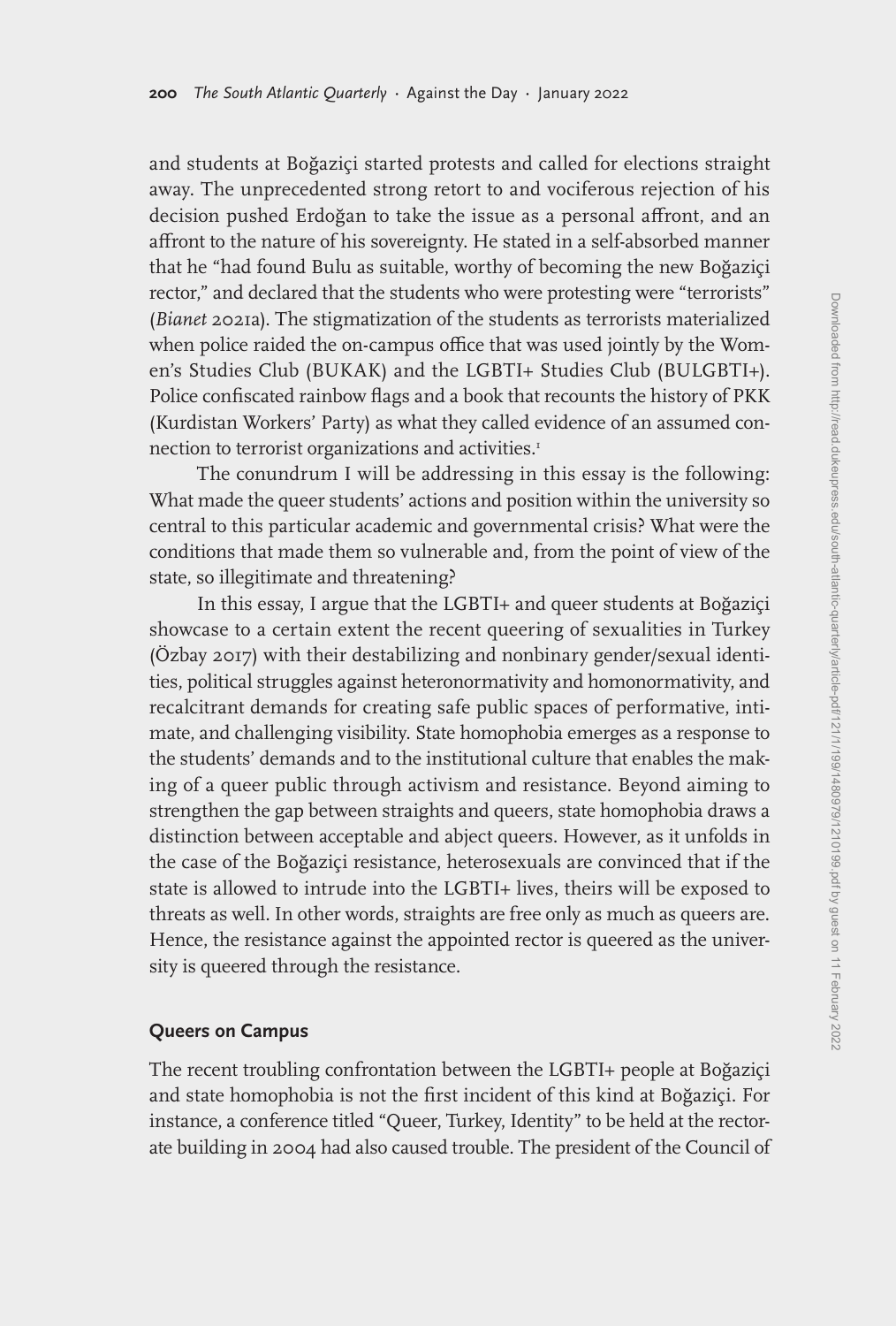Higher Education (YÖK, the national bureaucratic authority that supervises universities in Turkey) called the then rector and inquired about the event that was publicized by the press. Embarrassed and angry, the rector went to the conference room and strove to interrupt the presentations about sexualities and intimacies. The professors who organized the conference resisted, and the rector had to leave without being able to cancel the event. In 2015, the Boston Gay Men Chorus performed at Boğaziçi University after their Istanbul concert was canceled at the last minute as a result of political pressure. In 2019, a student from BULGBTI+ adapted the Turkish national anthem's lyrics to queer slang in a humorous way in an email sent to club members. When the email came out publicly, the club was accused by the Islamist, pro-government press of ridiculing and disrespecting national values. The student faced a minor disciplinary penalty, and the rectorate demanded that the student club apologize and keep a low profile. The then rector (also selected by the president) prevented the Boğaziçi Pride Parade from marching between the two campuses on the street and confined the event to the university premises. After a while, the university administration asked the queer students not to shout sexually explicit (indeed playful and mocking) slogans, such as *faşizme karşı bacak omza*—meaning, "leg to shoulder [the piledriver] against fascism."

There have been many other examples of the perturbing relation between queer students and the previous university administration, especially since the former emerged as an active and visible group in Turkey in the last two decades. However, the situation has never been so bleak as in the days following Bulu's appointment. Bulu and his associates attacked the visibility and culture of LGBTI+ students to reinforce and legitimize his contested post. Meanwhile, the rector canceled BULGBTI+'s "candidate student club" status, which implies its formal closure. The closure was announced by the president's office—which added to the unending series of procedural flaws and malpractices to the process.

Indeed, Bulu might not be acting alone. Following Erdoğan, the Islamist press was claiming that the BULGBTI+ were "sympathetic to terrorists." The Istanbul Governorship released a press statement claiming that among students detained at the protests were members of the "LGBT-I." By using this hyphenated spelling, the governor's office was metamorphosing the struggle for sexual freedom into an illegal or antistate organization (most underground leftist or Islamic group acronyms have a hyphen, as in DHKP-C or IBDA-C). The interior minister declared that "four LGBT deviants that disrespected religion at Boğaziçi University were captured."2 During the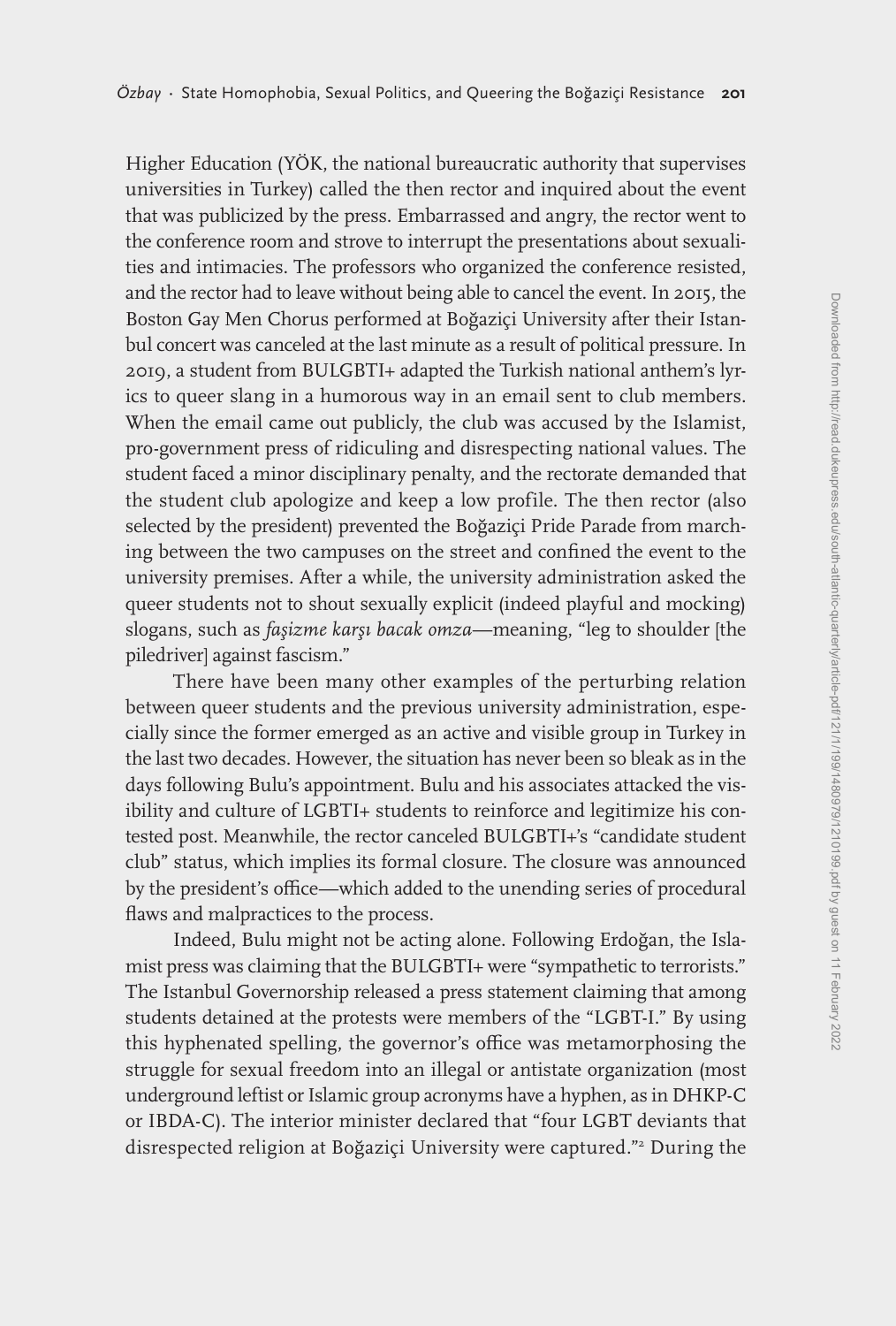students' pretrial hearing for the accusation of disparaging religious (Islamic) symbols on campus, the judge asked them if they were "members of the LGBT," suggesting that it was an insurgent organization. Inspectors from the Interior Ministry went to municipalities governed by opposition parties to ask if they had any "LGBT activities" to report. The minister of Family and Social Services posted a tweet saying, "There is a global movement that wants to normalize homosexuality and make it a norm." The dismissed imam of Hagia Sophia,<sup>3</sup> who happens to be a theology scholar, made a public call for the founding of a "national social media platform," in which people "could exercise the freedom to criticize Israel and LGBT"—Israel being the traditional enemy of the Islamists, and LGBT being the new, emerging one to be apprehensive about.

President Erdoğan also retorted that "Turkey's youth" was loyal to national and moral values and were consequently not LGBTI+ (*Bianet* 2021b). After Erdoğan's vilification, state and government organs, official spokesmen, and their so-called troll accounts on social media reiterated his hostile attitude. One direction that these discursive attacks took was to frame the students and demonstrations as an LGBTI+ insurgence and describe the issue as a moral crisis. This frame aimed at stigmatizing the protestors as abject and the protests as illegitimate, criminal, and unlawful, while simultaneously serving to consolidate an imagined, pro-government moral majority that is assumed to be positioned automatically against the LGBTI+ rights and sociability.

Boğaziçi University is often seen as a liberal and empowering place for minorities. The multiplicity of active student clubs is a very important aspect of this environment. Thus, the closure of BULGBTI+ had a huge impact on the inclusive and pro-diversity philosophy and reputation of the university.

I talked to four Boğaziçi students (whom I will quote from farther below) from a variety of backgrounds, majors, political views, and gender and sexual identities in order to learn about their experiences and feelings. They emphasized how BULGBTI+ meant possibilities for meeting, socialization, networking, self-confidence, and *gullüm* (joyous fun time). They said the club is their "home at Boğaziçi," it provides a "safe space" on campus, and it is crucial for the formation of political consciousness, identity, and activism. BULGBTI+ gives "a *queer* education, not just gay, but strange" (Bollen 2020: 260; emphasis original), for the students who strive to live in a relatively less homophobic and more embracing environment. The closure of the club thus reveals the desire to silence queer students and erase the accumulated knowledge and affective experiences.4 In this sense, Boğaziçi University is intentionally turned into a target of state homophobia enforced by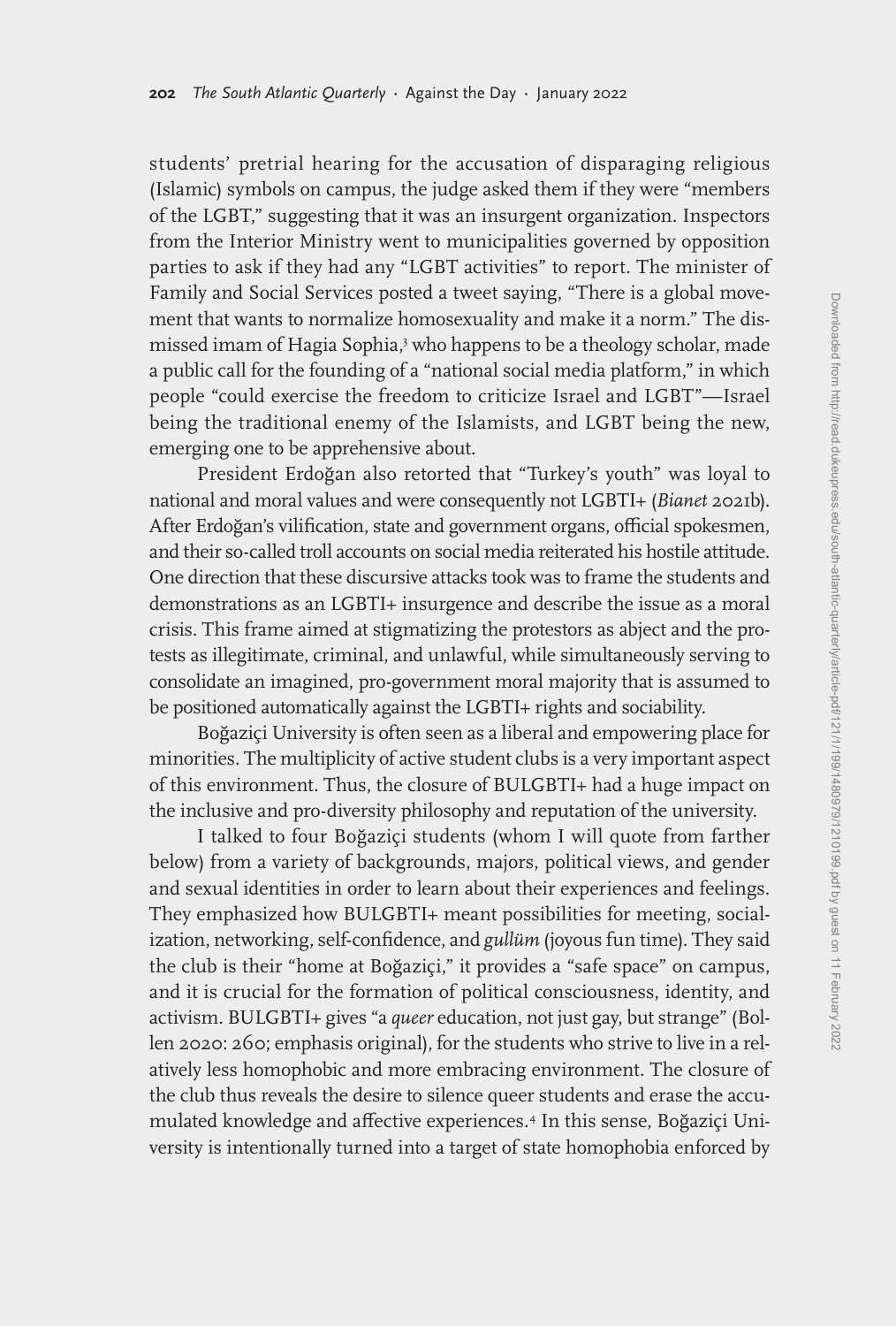the appointed rector with the support of the state—including its ideological apparatuses and law enforcement units.

## **State Homophobia**

The state in Turkey has merged with the consecutive AKP (Justice and Development Party) governments in the last two decades and produced a compound, seemingly inseparable end product. What is experienced at Boğaziçi reminds me of Katherine Verdery's (2018: 21) formulation of the state, which "has organizational, territorial, and ideological aspects. On the one hand, it has a very material existence. . . . On the other, extensive ideological work by groups within it goes into creating the impression that a state is a real actor, which 'does' things." The party-state in the liminal and polarized context has evolved into a *real actor* embodied in security officers, rectors, ministers, imams, judges, governorships, the police, social media trolls, and all others who echo them. What we have witnessed at Boğaziçi University and the statements made by *state actors* are both an intensification and stabilization of state homophobia in Turkey.

The early conceptualization of homophobia was problematized as individualizing and psychologizing the circumstances instead of underscoring the systematic "sexual oppression in general" (Plummer 1981: 62) and hiding that it was a "political problem rooted in social institutions and organizations" (Kitzinger 1987: 154). Recently, homophobia was retheorized (sometimes as *political* or *official* homophobia) through the constellation of social and political structures and complex cultural logics that undergird violent and abusive practices and expressions that target queers across different social situations (Mendos 2019; Murray 2009; Weiss and Bosia 2013).

I argue that state homophobia refers to a series of articulated hatred, fear, disgust, and dehumanization discourses regarding LGBTI+ and queer identities, communities, movements, and politics by various organs of the state and representatives of the government in an organized manner. Rooted in a secular policy and modernizing orientation, the Turkish Republic has never officially made queer individuals illegal or imposed punitive measures on their same-sex sexual acts despite its unquestionably heteronormative tendencies (Özbay and Öktem 2021; Savcı 2021). But public authorities have repeatedly rejected, marginalized, and condemned queer bodies, visibilities, and actions via religious, nationalist, fundamentalist, traditionalist, and statist grounds despite the fact that discrimination among citizens is forbidden by the constitution in Turkey.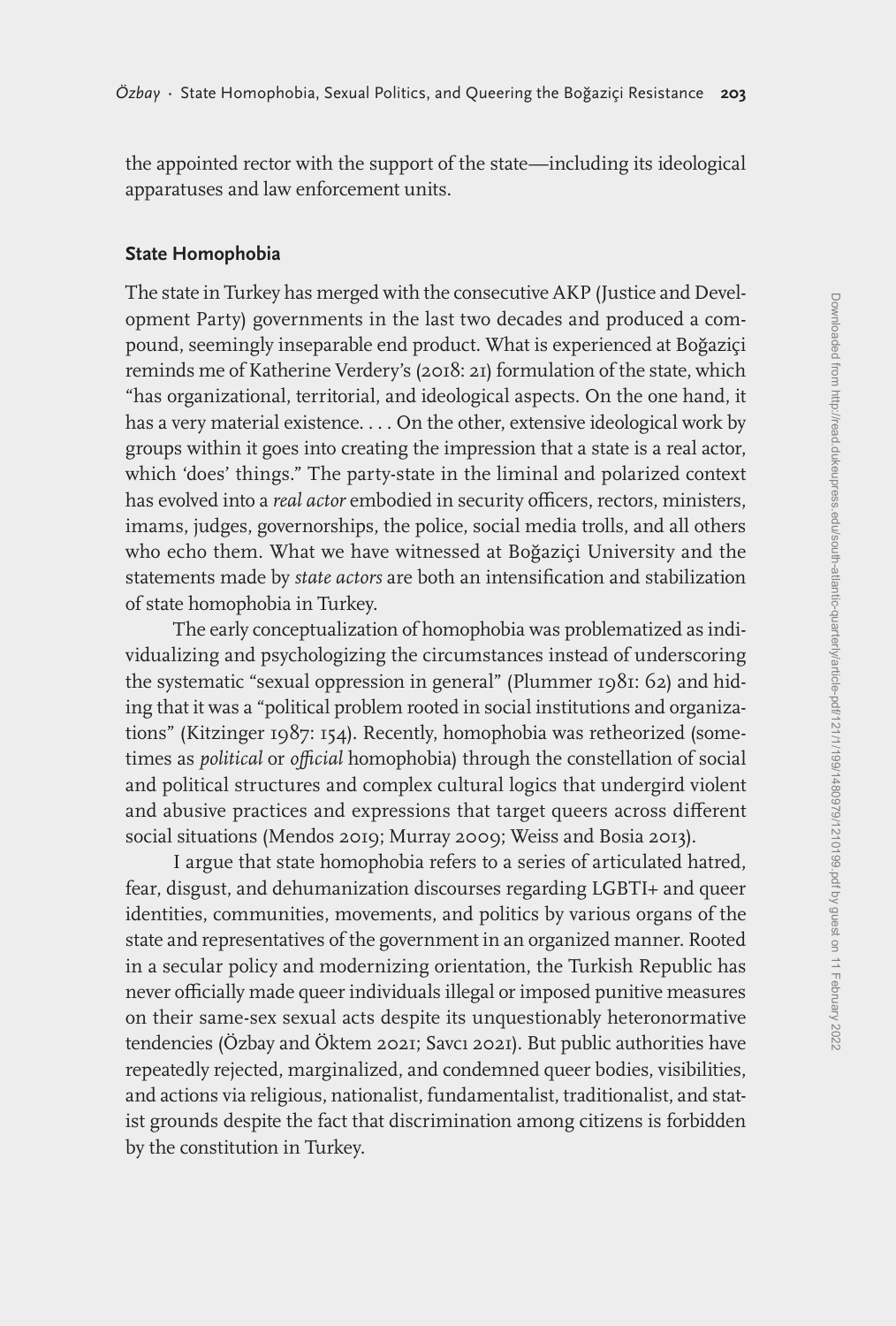The recent increase and systematization of homophobic assaults (depicting them as sinners, terrorists, or deviants) and the denial of the existence of queer citizens by state officials point to dangerous and daunting circumstances that may legitimize and cause in-person attacks, risk, and harm as well as a possible rollback of democratic gains, rights, and mechanisms that must be secured in an inclusive and diverse society. In this sense, recent positive examples may provide a more balanced and even optimistic understanding that is flourishing in society against state homophobia. The Republican People's Party (CHP) and People's Democratic Party (HDP), for instance, put forward LGBTI+ candidates in national and local elections; some municipalities celebrated Pride Week on their official Twitter and Facebook accounts with the now-banned rainbow flags; many queer student clubs, formal associations, and NGOs have been legal and active for almost two decades; the popular hashtag "#LGBTIhaklariinsanhaklaridir" (#LGBTIrightsarehumanrights) has been shared on social media by many intellectuals, public figures, and opinion leaders, including even some right-wing politicians. And despite the recent state-led wave of homophobic criminalization and demonization at Boğaziçi University, neither students (irrespective of political stance) nor most of the student clubs rejected or condemned queer students.

#### **Respected Citizens versus Terrorist Queers**

The encounter between the Boğaziçi University protests and state homophobia transmuted into a symbolic opposition between the state's "desirable" (heterosexual) citizens and the "rebellious," "unruly," "immoral," and "terrorist" queers. The underlying state logic in this opposition is that one cannot choose to be queer but can choose not to be aligned with social and political others of the state. Supporting this logic, President Erdoğan had once declared, "Those *marginals*, who appear in the streets of Beyoglu, can stay in this country as one of its colors if they remain *within moral boundaries*" (*Cumhuriyet* 2018; emphasis mine). The Beyoglu district Erdoğan referred to is home to Gezi Park and Taksim Square, where queers wanted to celebrate the LGBTI Pride Parade as they were able to do before it was banned in 2015. Although Erdoğan didn't explicitly say so, it is possible to interpret the president's words as a warning against queers who demand equal rights and public visibility through challenging, destabilizing, and unapologetically performing their identity against the compulsory heteronormative matrix. Thus, this was a tacit threat to the queers to remain within the limits of acceptability, respect, and tolerance.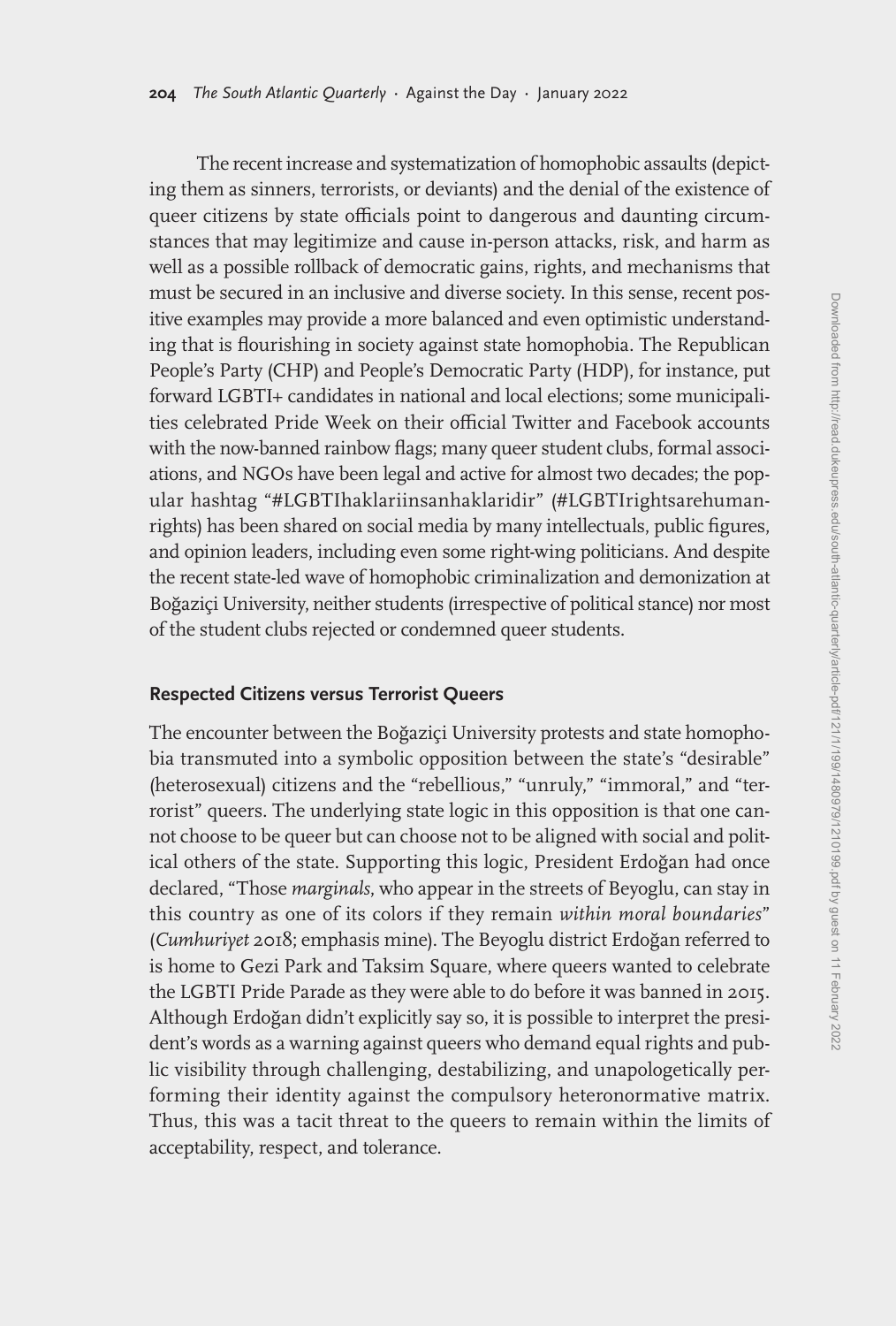Such an interpretation would encourage queers in Turkey to be homonormative subjects, who don't provoke or disrupt heteronormativity, who accept being a mere color within diversity, and who respect the boundaries of an imagined public morality: a group whose existence is condoned as long as they act "unassertively and accommodatingly" (Özbay 2021: 15). Consequently, the Turkish case would substantiate the claim that "the nation not only allows for homosexual bodies, but also actually disciplines and normalizes them; the nation is not only heteronormative, but also homonormative," in Jaspir Puar's words (2007: 50).

Through the queering of sexualities in Turkey in the last decade, gay orientation and identification shifted toward a more destabilizing, unapologetic disposition with the celebration of gender fluidity, sexual diversity, unfixed identities, and disobedient bodily performances in both intimate and communal spaces. BULGBTI+ has exemplified and even led this trend. By self-identifying as LGBTI+ and queer, these (mostly younger) people were politicized against both the gender and sexual mainstream of heteronormativity as well as the desired proper gay men (and to a lesser extent, women) of homonormative precepts. The "self-responsibilized" homonormative subject is supposed to be complicit with hegemonic structures that legitimize the multilayered social inequality. Reclaiming the heteronormative public space for queer public visibility, performance, sexuality, and safety becomes a significant aspect of sexual politics—which is what the state in Turkey is deliberately against, as evident in the prohibition of the pride parade, the state interventions to the scripts of television series in order to censor gay characters, and the security guards' (another state actor) homophobic assaults on the queer visitors in urban parks (Tanis 2020).

## **Local and National Queers**

In Turkey, the citizens' right and capacity not to be devout, conservative, nationalist/patriotic, or traditionalist, ergo the right to inhabit somewhere outside the discursive justification of the state, has been seemingly on hold in the last decade. The state organs reiterate and exalt the value of being, feeling, or acting on phantasmagoric "local and national values." It is almost a mundane matter to be called a terrorist or a traitor because of the choices one is supposed to have a right to make freely.

As one of the four Boğaziçi students I interviewed, Canburak, puts it, for example, "They [the statesmen, the Islamist press] didn't directly say that we should shut BULGBTI+ down. That's why they planted the book and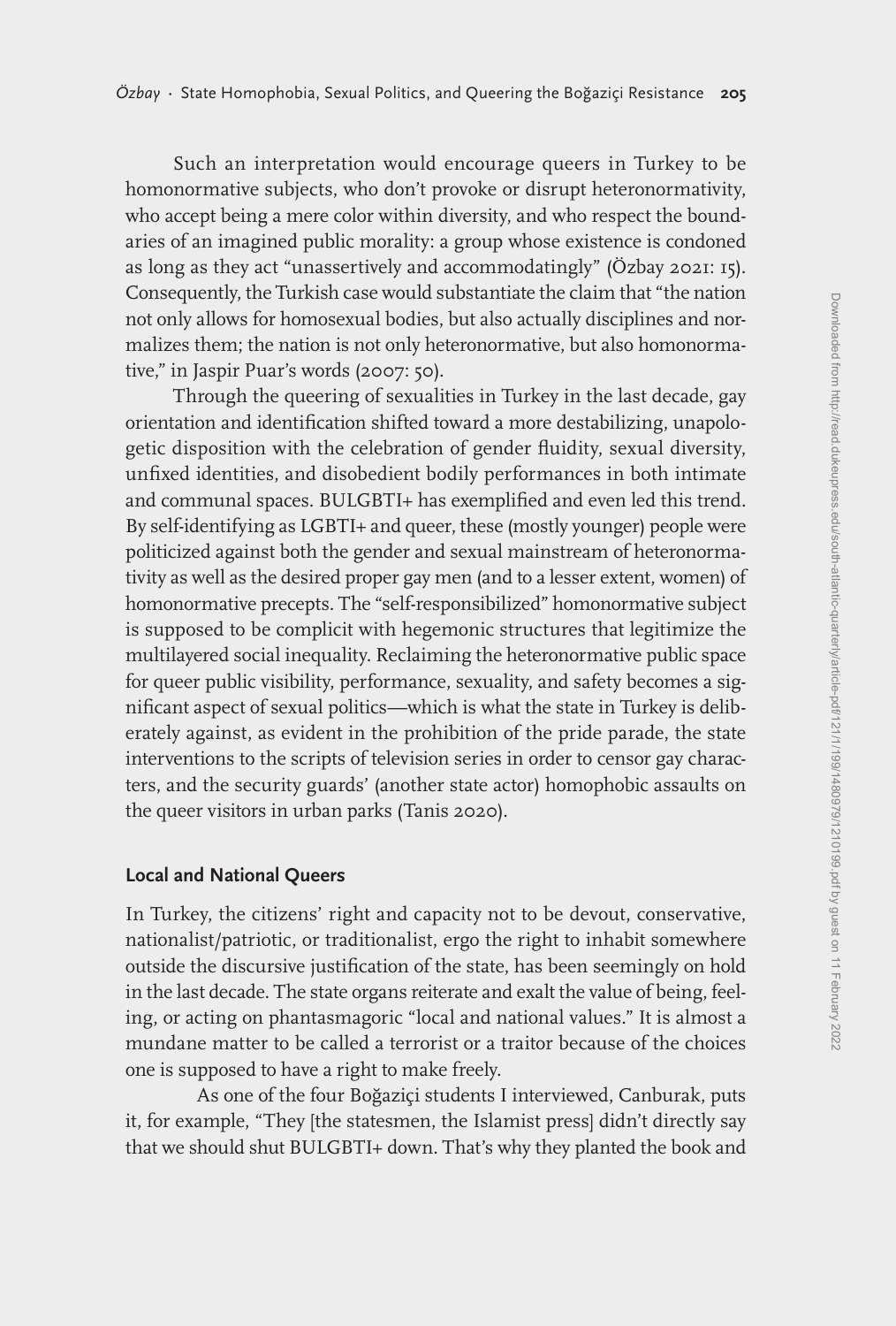called us terrorists. Actually, they don't accept *lubunya* [queers] who are not local and national."

Another, Derya, says that there were no hostile reactions against *lubunya* people at Boğaziçi if they did not go beyond what was allowed: "They call it the threshold of provocation. If you'll provoke us, you'll suffer the consequences. And when it happens, you have to say I'm Muslim, I'm with my state, to save yourself. Know your place and don't transgress. The state retaliates when it thinks that you're not standing with it." What has happened recently at Boğaziçi, with the precursors and the backlash, is the harsh response to the active refusal of homonormative prescriptions by this group of students around BULGBTI+. It is also a response to the institutional milieu and cultural-political context that facilitates the formation of a queer public. This is not a form of simple homophobia generated and disseminated by the state. Going beyond that, it is simultaneously a warning to young citizens who reject being homonormative (respectable, decent, normalized) and instead choose to come out and come together, get organized, turn to activism, get politicized, criticize, and resist. The state in Turkey, with all its power and state actors, does not only communicate the message "don't be queer" in toto; it also conveys the message "don't be queer in the way that we dislike and forbid." Thus, state homophobia emerges not only in the differentiation between gay and straight identities but also in the homonormative hierarchization among queers (Benedicto 2014; Özbay 2021).

## **Queering and Resisting**

The four students I talked to (Derya, Canburak, Berk, and Ogun) and their friends from the BULGBTI+ network felt terrified and mesmerized when they unexpectedly came up against state homophobia, the rebuke on social media, being labeled as deviant by the minister of interior and terrorist by the president, and police incursions into students' homes. They said they stayed somewhere else instead of their homes for a while during the police attacks, and it was unsustainable to be constantly too scared to sleep in their beds at night. However, these extreme psychological conditions and material hardships did not make them change their minds and move away either from the Boğaziçi resistance or BULGBTI+. They deem themselves at the center of the resistance, the club as a *catalyst*. Berk notes that they have been active since the beginning of the protests with their rainbow flags, hence they are the most visible, most shunned, and most attacked group. Ogun observes that they "were on top of the public agenda because of the art piece that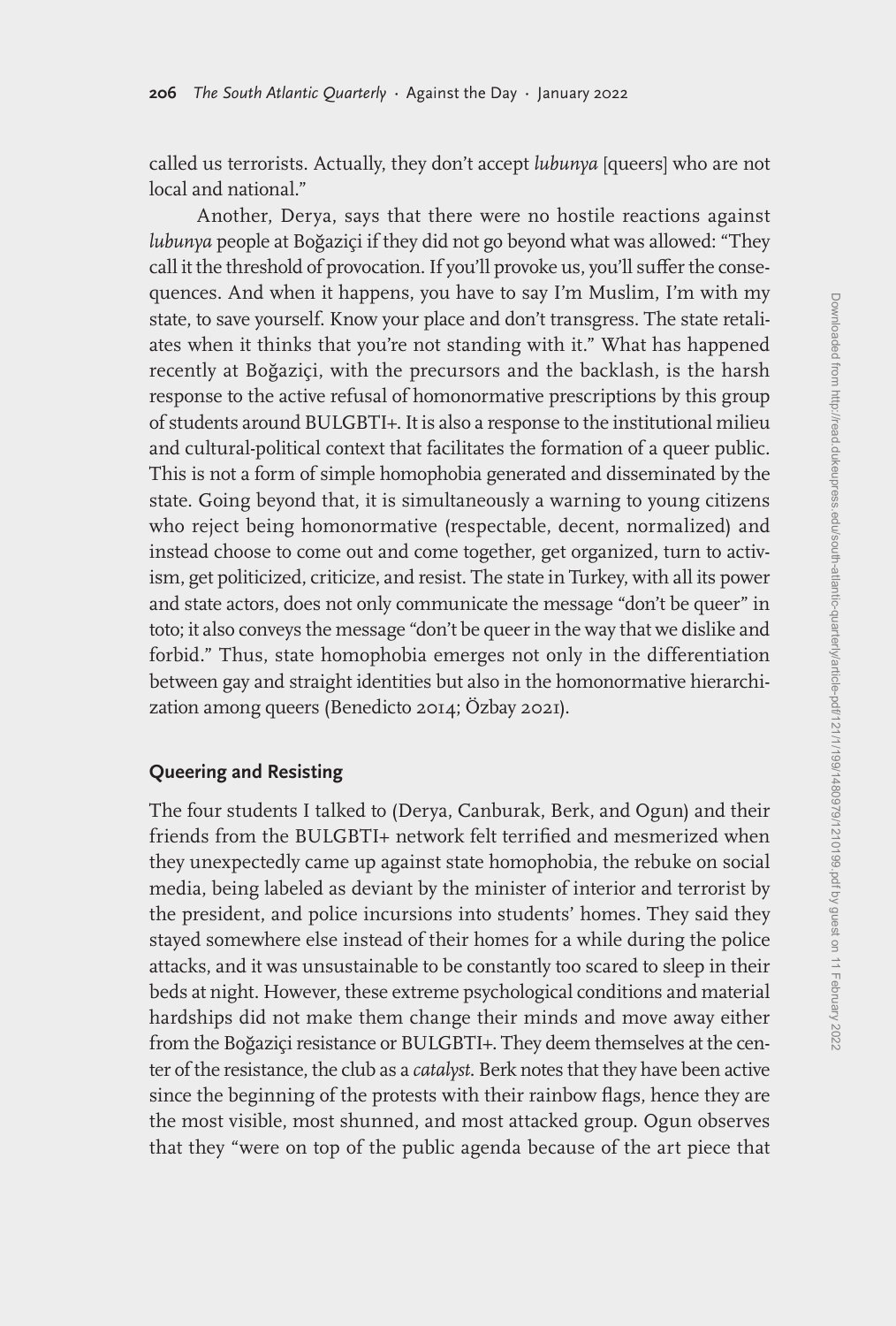brings together the Kaaba with the flags of sexual minorities," although BULGBTI+ declared that the contested artwork was not their production and that they did not know about it until the state-led Islamic circles accused the club members of disrespecting religion.

So far, BULGBTI+ has been stigmatized with scorning national values (by queering the national anthem's lyrics) and religion (by exhibiting that particular work of art) as well as accused of being related to terrorism because of the PKK book. It has been presented as the perfect other to what is assumed to be national and local (and moral). Still, the now-forbidden rainbow flag is transmogrified into the symbol of resistance as it ubiquitously emerges everywhere, including in the hands of the professors, who stand with their backs to the rectorate building every day to protest. Canburak says that "most of the academics weren't always so welcoming toward queer politics, they didn't pronounce the word LGBTI in the past. The resistance made them understand the contours of the struggle and incorporate us."

Derya underscores a significant point regarding the dynamics between the sexual minority and the heterosexual majority within the university community:

Queers and straights share the same anxieties about what sort of a life we'll have, how will we be able to use our bodies. The state tried to instrumentalize queers to alienate straights from us and stop the resistance. However, it had the opposite effect: everybody saw that when the state intervenes into queer activity, it signals and justifies that it can intervene in straights' lives as well. Straight students and professors saw that freeing us means freeing themselves from the state's bullying.

In Turkey, the rainbow flag was appropriated and used as a symbol for LGBTI+ liberation in tune with global cultural trends in the late 1990s. State organs and actors have recently redefined it as a sign of impropriety and delinquency and hence transformed it into a symbol that belongs to contradictory social imaginations and cultural uses through the "shared significance" (Griswold 2013: 20) that it gathers from both sides. The rainbow flags demonstrated to the public that not everyone in the Boğaziçi resistance was heterosexual and queers were also present. When the state forcefully bans the rainbow flag and takes students under custody—by presuming or presenting them as queers—heterosexual students face homophobic treatment. Derya emphasizes that "this is the formation of a new subjectivity and the queering of Boğaziçi and the resistance." What Derya means was crystallized in a challenging and transformative event, when several cisgender and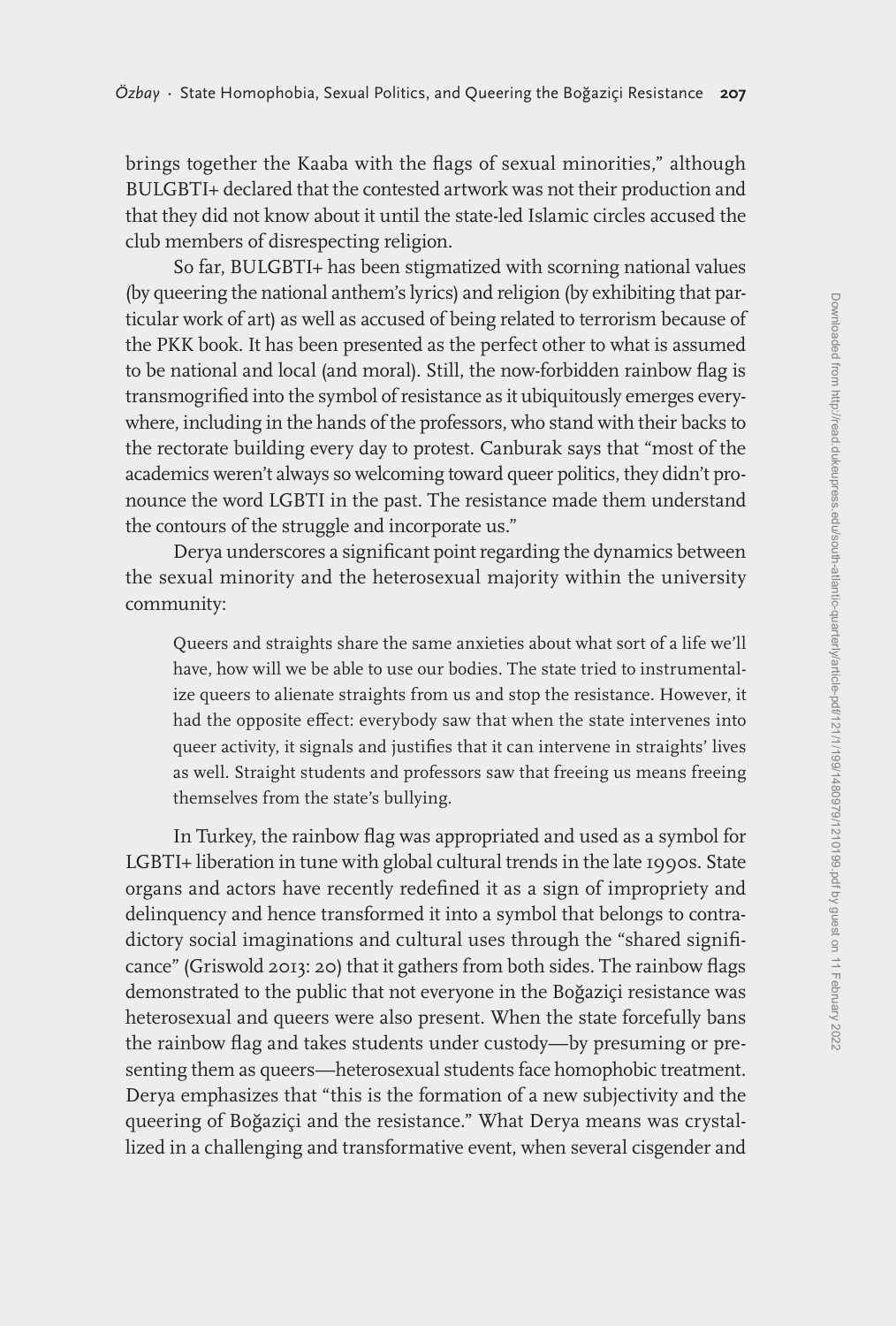heterosexual students shouted the slogan "We are all trans" ("Hepimiz dönmeyiz") in front of the rectorate building.

As I am writing this essay, the Boğaziçi resistance is still going on and the university community continues to reject the administration. The resistance has been spectacularly queered by the state's decision to shut down BULGBTI+ and the queer students' unfailing tenacity. More importantly, the university is queered through the resistance, as BULGBTI+ and the rainbow flags turned into the symbols of resistance that virtually everyone knows, accepts, and shares.

#### **Notes**

- 1 The club members I talked to claimed that the book did not belong to them and that police planted it during the search to blame the BULGBTI+.
- 2 The club members I talked to said that the contested artwork that put together an image of the Kaaba with the flags of sexual minorities wasn't related to them. They could not identify the four distinct flags on the image during our conversations. They said they did not like the art piece, but they would defend the right to produce and exhibit art freely.
- 3 Built in 537 as a church by the Eastern Roman Empire, Hagia Sophia was converted into a mosque by Ottomans in 1453. The modern-secular Turkish Republic transformed Hagia Sophia into a museum. Erdogan reconverted it into a mosque in 2020 in order to satisfy the demands of the Islamist minority and demonstrate his counterrevolutionary predispositions. The imam of the new Hagia Sophia Mosque was symbolically the most important imam in the country.
- 4 Homosexual and queer students at Boğaziçi University got organized around the idea of a social club some twenty years ago (Firat 2001).

#### **References**

Benedicto, Bobby. 2014. *Under Bright Lights*. Minneapolis: University of Minnesota Press.

- *Bianet*. 2021a. "Erdoğan Says Bulu Suitable for Rectorship." January 8. bianet.org/english/politics/237275–Erdoğan-calls-bogazici-university-protesters-terrorists-as-15–more -people-detained.
- *Bianet*. 2021b. "LGBT Youth Statement by Erdoğan." February 1. bianet.org/english/politics /238511–lgbt-youth-statement-by-president-Erdoğan.
- Bollen, Christopher. 2020. *A Beautiful Crime*. New York: Harper.
- *Cumhuriyet*. 2018. "Erdogan: Beyoglu'ndaki marjinaller" ("Erdogan: Those Marginals in Beyoglu"). March 23. www.cumhuriyet.com.tr/haber/erdogan-beyoglundaki-marjinaller -rahat-durmazlarsa-kulaklarindan-tutar-firlatiriz-947611.
- Firat, Gulay. 2001. "Bogazici'nde bin escinsel var" ("There Are a Thousand Homosexuals at Bogazici"). *Milliyet*, January 22. www.milliyet.com.tr/pembenar/bogazici-nde-bin -escinsel-var-5292782.

Griswold, Wendy. 2013. *Cultures and Societies in a Changing World*. London: Sage.

Kitzinger, Celia. 1987. *The Social Construction of Lesbianism*. London: Sage.